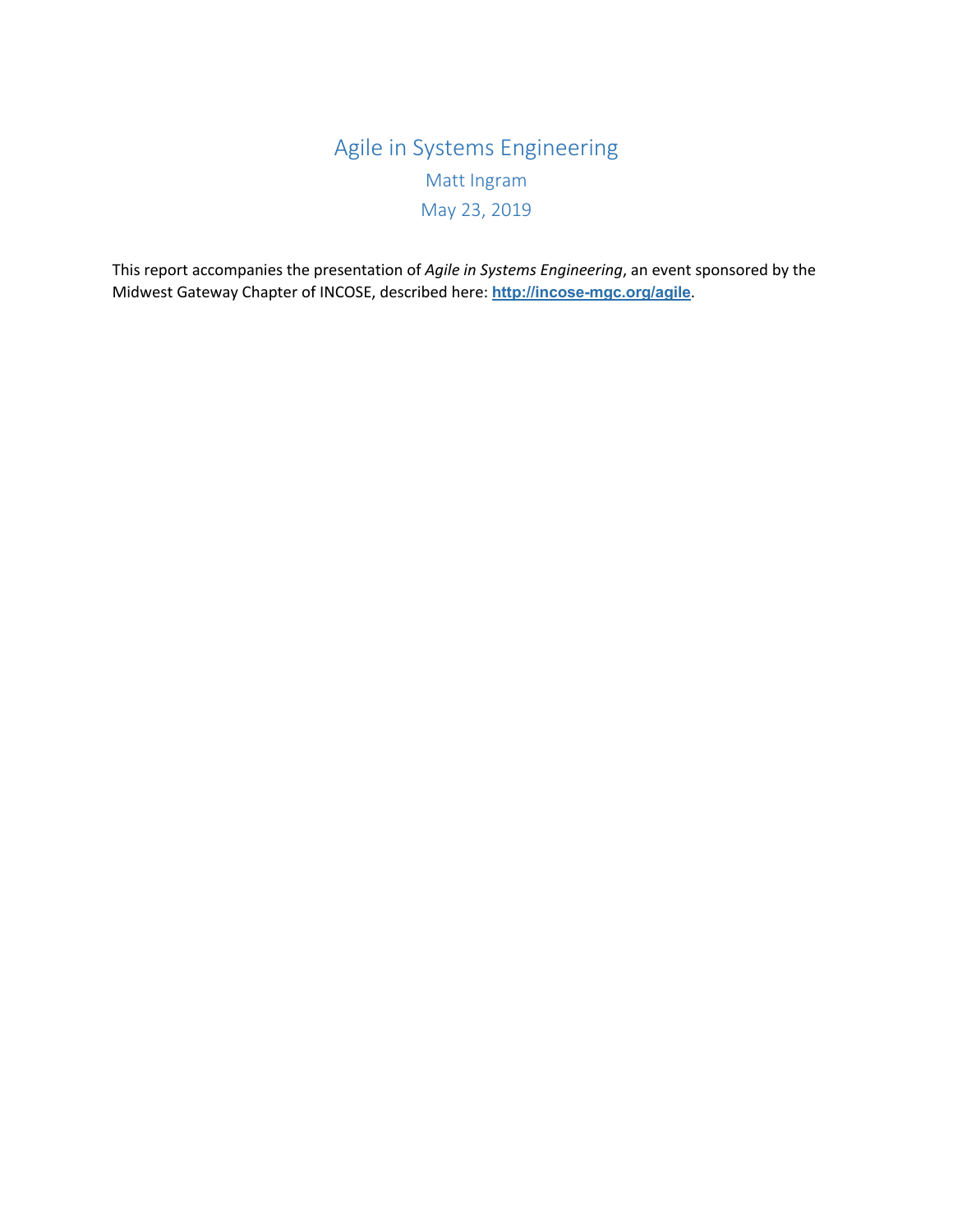## INCOSE and agile systems

The INCOSE created a working group for Agile Systems and Systems Engineering. Its goal is to create a body of knowledge for systems to operate "….in environments of caprice, uncertainty, risk, variability, and evolution."

The concept of operating in capricious and evolving environments is not new. In an interview to *Business Week*, Apple CEO Steve Jobs said the following:

Some people say, "Give the customers what they want." But that's not my approach. Our job is to figure out what they're going to want before they do. I think Henry Ford once said, "If I'd asked customers what they wanted, they would have told me, 'A faster horse!' " People don't know what they want until you show it to them. That's why I never rely on market research. Our task is to read things that are not yet on the page.

The idea that "people don't know what they want until you show it to them" can also be expressed as "our requirements are ambiguous" or "our requirements are volatile."

## The dilemma of *caprice*

Systems engineering and Agile development attempt to resolve this dilemma in opposite ways. The systems engineering approach is to engineer customer and system requirements until no ambiguity exists. The customer and the development team iron out an agreed set of requirements, trace all subsequent work to those requirements, and verify that those requirements are met.

The Agile development approach is to acknowledge that the customer will not provide final validation of the product until they see it. So the development team defines, builds, tests, and demonstrates a twoweek sub-product to the customer. If the customer accepts the sub-product, then the team continues down that path, every two weeks. If the customer rejects the sub-product, then the team gathers feedback and tries again, and it is only out two weeks of work (and has a better idea of what the customer really wanted in the first place.)

### Agile and scrum

Agile Manifesto co-author Jeff Sutherland provides an entertaining introduction to the origins and philosophy of agile development here: https://www.youtube.com/watch?v=s4thQcgLCqk

Two additional training videos provide an introduction to the Agile practice of Scrum:

- https://www.youtube.com/watch?v=9TycLR0TqFA
- https://www.youtube.com/watch?v=XU0llRltyFM

### The scaled agile framework

The Scaled Agile Framework (SAFe) is a set of practices and methods to allow an organization to scale the development of its various agile teams into a large and complex system development activity. Many good training and educational resources are at the SAFe website at

https://www.scaledagileframework.com/